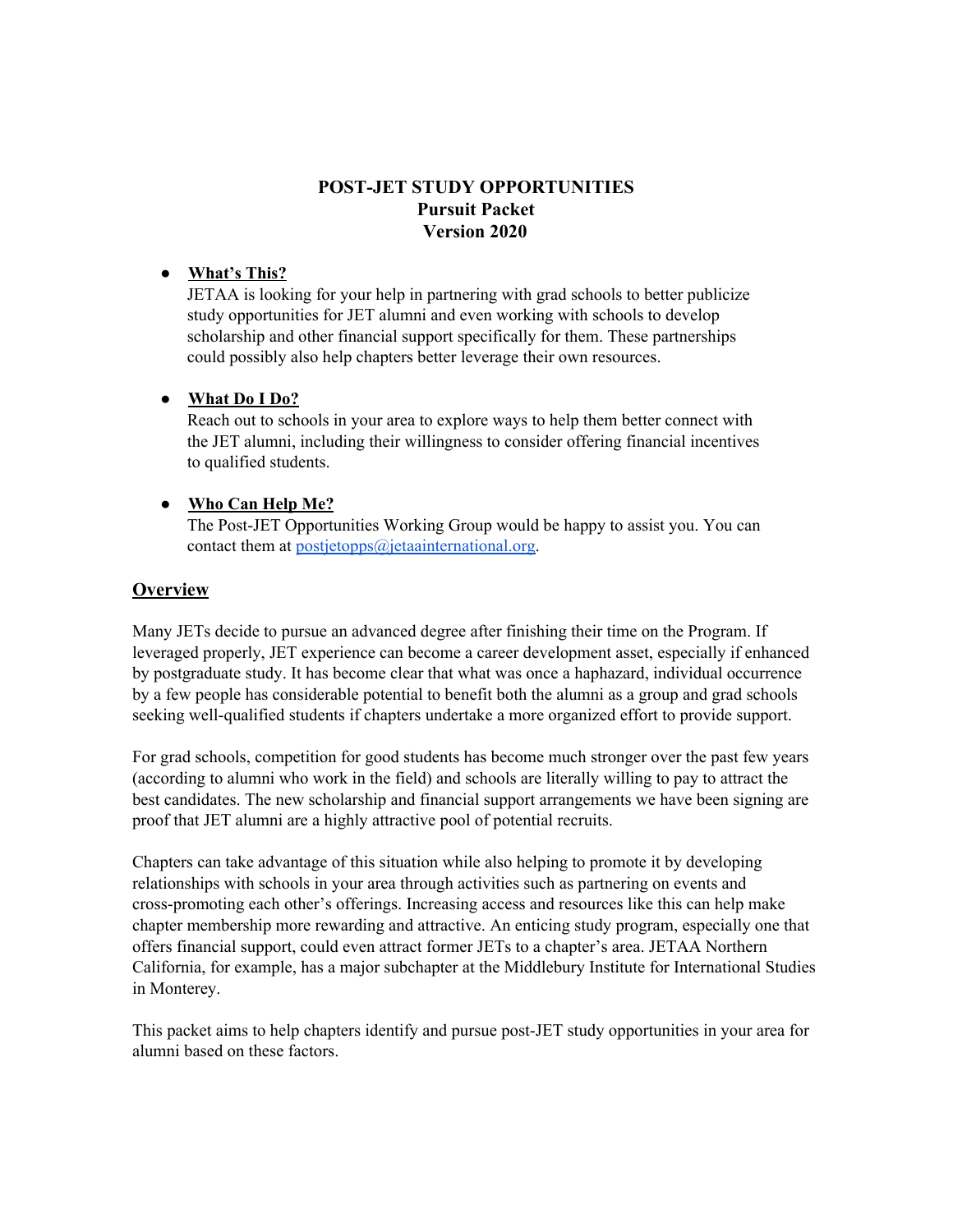## **Guide for Alumni**

Chapters can seek out and develop opportunities by using REPO:

Research

- Research local graduate programs of interest
- Learn about their scholarships, incentives, etc.
- Identify the best person to approach to discuss partnering

Evaluate

- Look for connections within the JETAA network with the school or program
- Consider creating a subcommittee within the chapter to handle the work
- Identify cross-promotional and partnering opportunities

Prepare

- Contact the Opportunities Working Group for outreach support
- Draft and review correspondence (e.g. a proposal letter or email)
- Establish a point of contact in the chapter

**Outreach** 

- Formally reach out to target schools
- Start slowly by proposing that they consider any cross-promotional opportunities
- Emphasize the global alumni network

## **Outreach Points**

What are the main points to emphasize in talking with schools?

- There are currently over 70,000 JET alumni around the world.
- Alumni go into every conceivable field and many have risen to positions of prominence in the public, private, and nonprofit sectors (examples available).
- The alumni support and communications networks are global, from your own chapter (and even its subchapters) all the way up to JETAA International, including JETwit and the National AJET network in Japan.
- JETs work for a highly selective program run by the government of Japan that exposes them to a wide range of experience during their time there.
- The JET Program(me) cultivates a range of personal and professional skills as participants contribute to the Japanese communities they live in and carry out their duties as education professionals and citizen diplomats.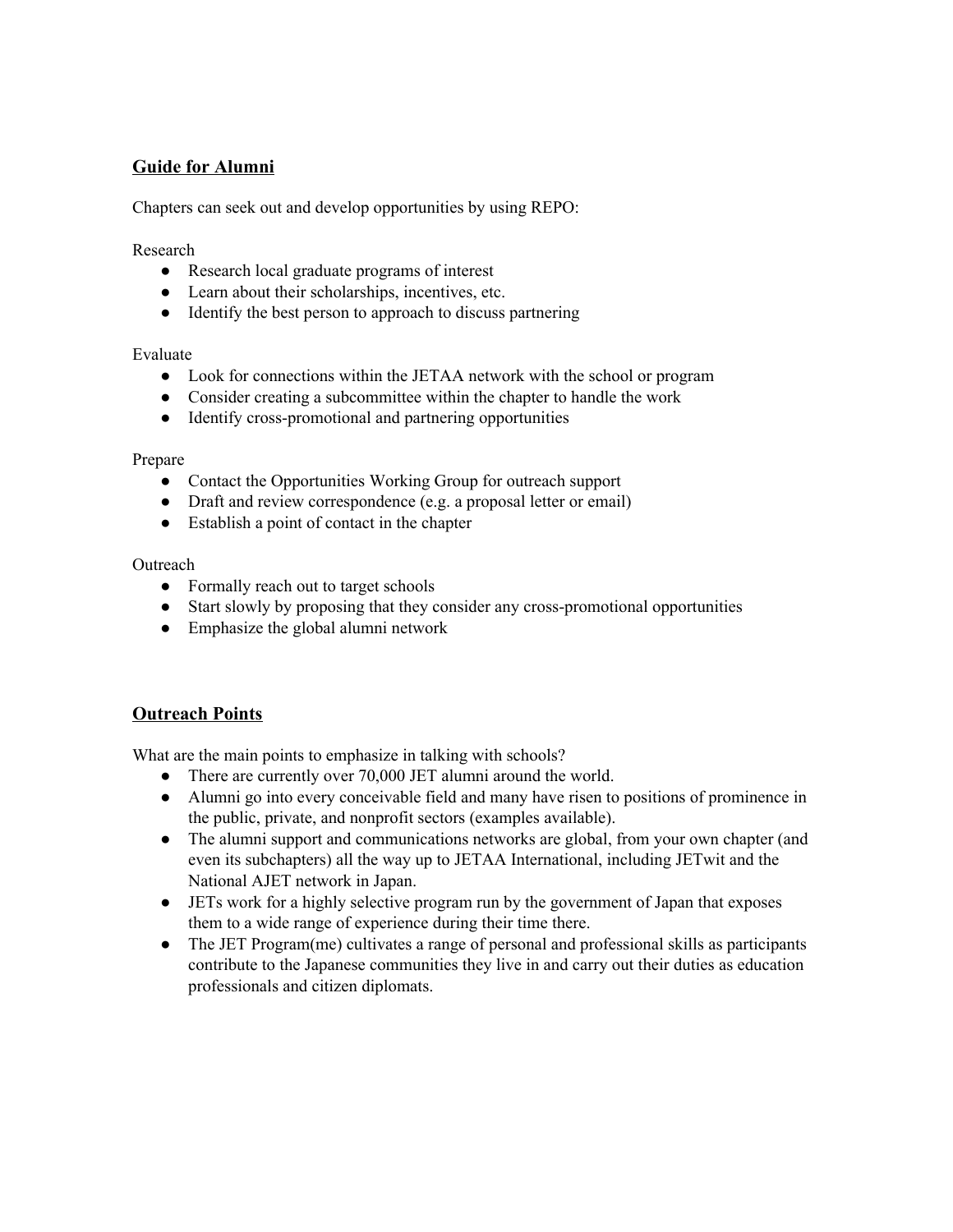#### **Outreach Template**

Here is a basic draft template of information you can provide to target schools to support any conversation with them. This could be provided in a letter, email, flyer, or verbally, depending on the circumstances (portions in red to be changed according to circumstances). The best target may be the person in charge of recruiting for the school or specific graduate program. However, also consider school alumni or student groups that have connections to or interests in common with JETAA if this might be a more promising route.

JETAA XX is the local chapter of the JET Alumni Association. We would like to discuss ways we can partner with  $XX/$  you to provide our alumni with enhanced opportunities to benefit from your study programs and to improve your ability to connect with them.

There are currently over 70,000 former participants in the Japan Exchange and Teaching Program(me). Well over half of those are in the US and Canada. However, the JET Alumni Association and its various entities comprise a global network and JET alumni tend to continue to operate on the international level, so tapping into this network allows you to connect with all of its furthest-flung members around the world.

The JET Program(me) was established in 1987 by the government of Japan. It is a highly selective opportunity for college graduates to live in Japan and teach in public schools for up to five years, in the case of Assistant Language Teachers (ALTs), or work for prefecture or municipal governments in support of their internationalization efforts, in the case of Coordinators for International Relations (CIRs). There are also a limited number of Sports Exchange Advisors (SEAs). Participants are chosen for their adaptability, motivation, ability to function well in a Japanese work environment, desire to contribute, and, perhaps most important of all, their resilience and ability to overcome challenges.

There are a number of online resources if you would like to learn more about JET, including <http://jetprogramme.org/en/> or our national website at <https://jetprogramusa.org/> / <https://www.jet-uk.org/> / <https://jetprogramme.ca/> / etc.

JET alumni have been recognized as the newest generation of "Japan hands", knowledgeable about and familiar with the country. Beyond this, though, they have gone on to pursue careers in almost every field of endeavor in the public, private, and nonprofit sectors, and many have risen to prominent positions over time. Their value has already been recognized by schools such as the Middlebury Institute of International Studies, Syracuse University, Carnegie Mellon University, and the School for International Training, all of which offer financial aid packages specifically for JET alumni. They are an international pool of talent who possess a wealth of skills